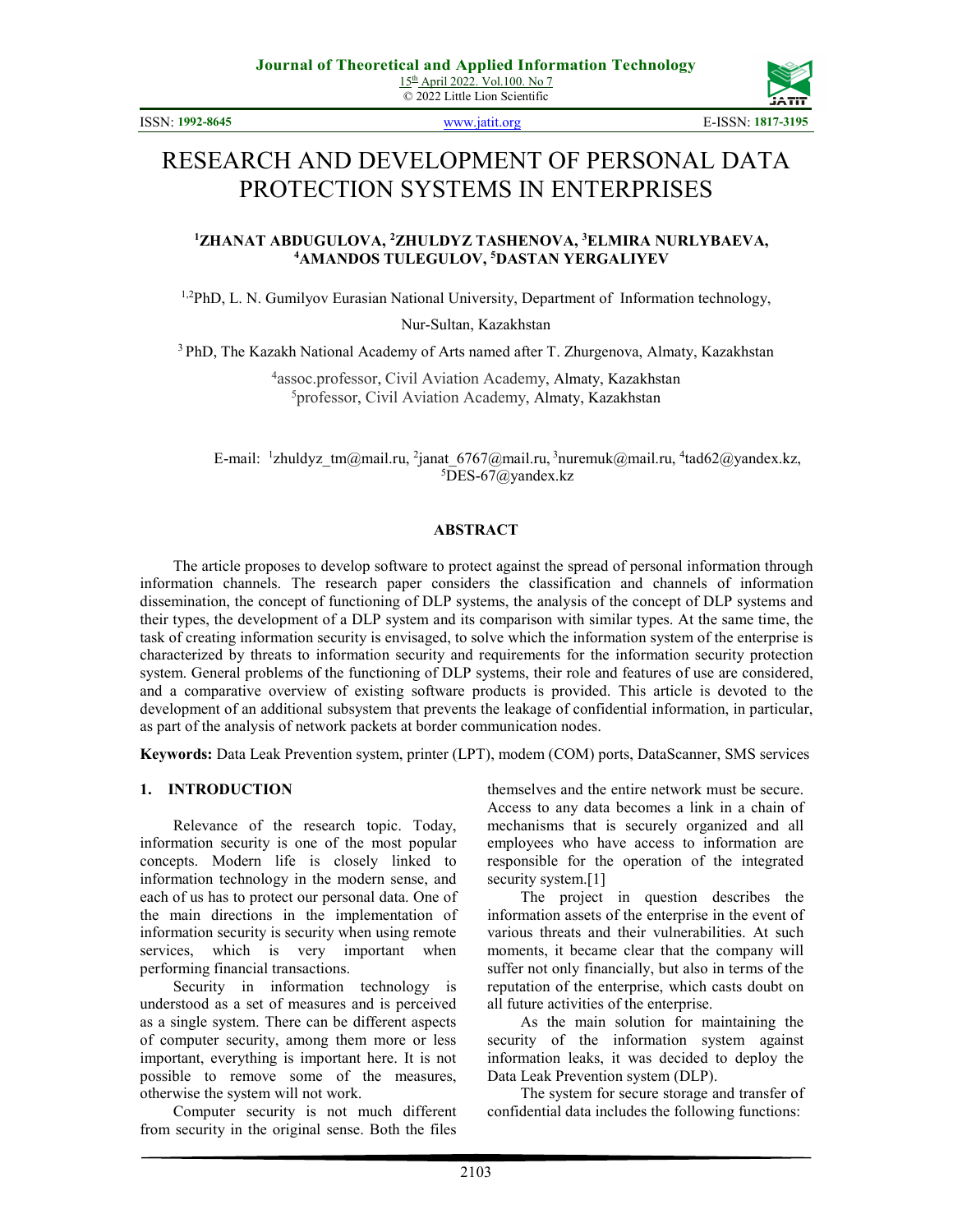15<sup>th</sup> April 2022. Vol.100. No 7 © 2022 Little Lion Scientific

2104

Today, there are many products that can effectively help you control and reduce the loss of confidential data through certain channels. But there are not many complicated solutions that cover all existing channels. In such cases, it is important to choose the right technology that provides maximum efficiency and a small percentage of counterfeit positives to prevent confidential data leaks.[4]

The topic is well studied in the work of information security specialists, there are many software packages to prevent the leakage of information from enterprises.

The purpose of the work is to develop software to protect against the spread of personal information through information channels.

Objectives of scientific work:

1) classification and consideration of information distribution channels;

2) consider the concept of operation of DLP systems;

3) consider the concept of DLP systems and their types;

4) Development of a DLP system and its comparison with similar types.

Based on the novelty of the work, after the introduction of software to protect against information leaks, it can be concluded that in the current situation, the number of such leaks will be sharply reduced or stopped altogether.

Methods of scientific work, such as research, synthesis and analysis, were used in the preparation of the work.[5]

#### **2. SAMPLES AND ANALYTICAL METHODS**

The purpose of the research was to develop software to protect against the spread of personal information through information channels. The scientific work consists of three chapters.

In the first chapter, the task of creating information security was considered, for the solution of which a description of the enterprise's Information System, information security threats were given, and requirements were set for the information security protection system.[6]

In the second chapter, general problems of the functioning of DLP systems, their role and features of use were considered, and a comparative overview of existing software products was made.

The third chapter is devoted to the development of an additional subsystem that prevents the leakage of confidential information,

- Detection-search for confidential and personal data from anywhere, keep records of confidential information, and automatically manage data transfer or destruction;

- Control-study of the nature of the use of confidential data, regardless of the employee's presence in the corporate network;

- Security-automatic implementation of security rules to permanently protect sensitive data and prevent them from disappearing from the organization;

- Coordination-implementation of a single policy throughout the company, reporting events and minimizing consequences, detailed content analysis, and all this is carried out on the basis of a single platform.

Such a system supports the solution of the following tasks:

- Monitoring and monitoring of the transfer of confidential and personal data through network communication channels (ftp, Web, chat, mail);

- Recording user actions on each workstation (used only in operations related to the transfer of confidential content to portable disks, printers;

- Scan the corporate network of the enterprise (including file servers, portals, distance learning systems and workstations) to detect confidential data and chaotic storage of personal data.[2]

When writing a work, an object is considered that uses data related to personal secrecy in the process of document management. Based on all this, it is necessary to check this object for compliance with the specially set requirements, and if a nonconformity is detected, we can conclude that modernization will be carried out.

The subject of research of the work is protection against leakage of confidential information from the enterprise.

The relevance of the chosen topic is due to the increasing leakage of personal data at enterprises and the importance of protection against such leaks. Similar tasks can be performed using DLP systems.[3]

When creating such systems, you can solve the following problems. Reducing confidential data leaks through key data channels:

current web traffic (FTP, P2P, HTTP, etc.);

email and internal email used;

SMS services, chats, network and local printing;

control access to the input devices and output ports of drives, USB devices, portable hard drives, infrared, printer (LPT) and modem (COM) ports.

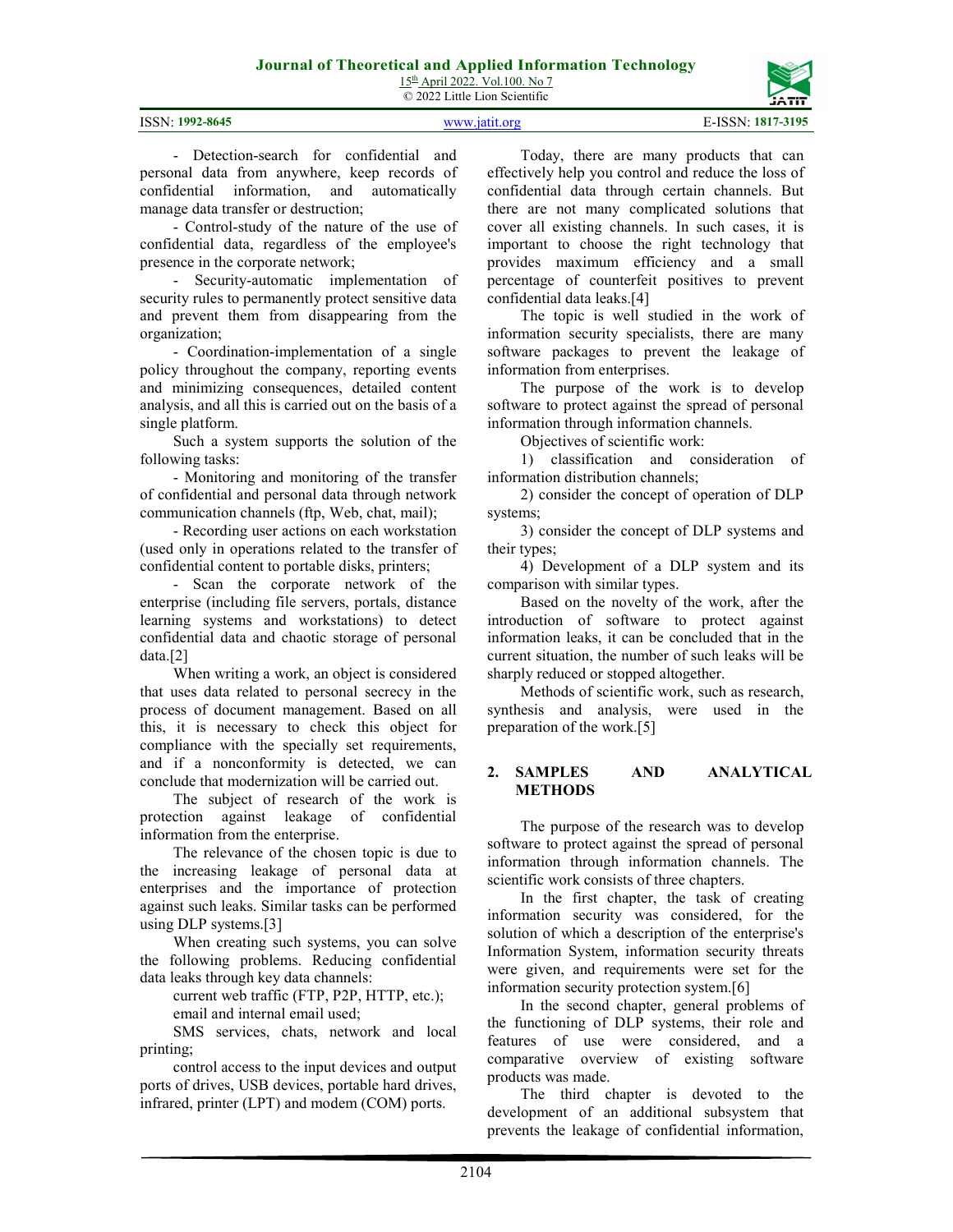15th April 2022. Vol.100. No 7 © 2022 Little Lion Scientific

|                 |               | ------            |
|-----------------|---------------|-------------------|
| ISSN: 1992-8645 | WWW istit org | E-ISSN: 1817-3195 |

in particular, as part of the analysis of network packets at border communication nodes.

By analyzing the requirements for the DLP system, you can formulate the criteria by which the comparison and selection of the DLP system will be carried out. These goals can be considered additional requirements that the DLP system must meet.[7]

Such requirements are divided into the following three groups:

1. increase the application level;

2. increase the chances of evaluating and correlating events;

3. increasing technical capabilities.

An increase in the level of use of the DLP system indicates that this area includes the service level (servicelayer). The main problem here is multi-domain management of events and data (crosslayer). Standard requirements in such a group:

- Increase the use of the DLP system, which supports the implementation of a multi-domain approach to high-level services and processes;

- Use mechanisms for accessible and effective inter-level correlation of events.[8]

Before starting the process of launching packages, you need to select the device on which the capture will take place. The device is characterized by the" LivePacketDevice " class. After that, a communicator is created for the selected device (an object of (an object of the"PacketCommunicator" class) – this is the object that performs packet capture. There are a number of methods that implement capture on objects of this class: "ReceivePackets" – performs capture of packets, "ReceiveStatistics" – performs capture of statistics of received packets. These methods are blockers (they block the stream to be run and accept packets before the communicator's "Break" method is called), so the packet capture method is run in the "DoWork" method of the "BackgroundWorker" (background stream) component. The "ReceivePackets" methods accept the callback procedure as a parameter, including the analysis of the package and its storage in the database. Packet analysis is performed by the" PacketManager " class.[9] The main method of the class "AddPacket" is to store the package in the database and run the procedure for searching for data in the specified directory files. The search for binary data of protected files is performed by an object of the DataScanner class, which accepts the contents of the package and checks the access of the content to the signatures of protected files.

To update the statistics and list of captured packages, a timer is responsible, which is located in the main form of the application (class "MainForm").

All data from captured packages is stored in the SQLite database.[10]

Figure 1 shows the database diagram, and Figure 2 shows the class diagram.







*Figure 2: App class diagram* 

Class "MainForm".

Class of the main application form. It is the basis of the entire application and serves as the main point of the application's user interface.<sup>[11]</sup>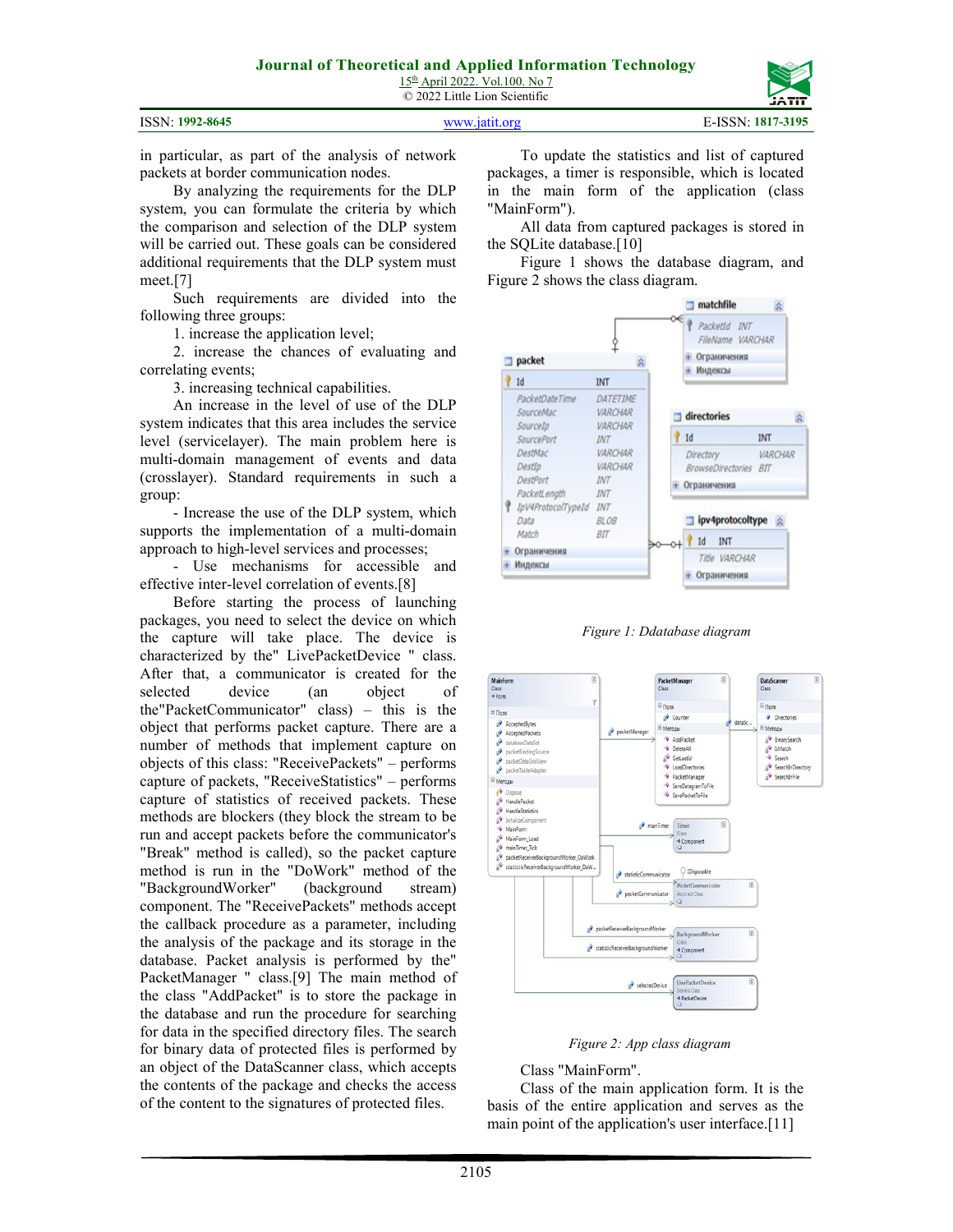15th April 2022. Vol.100. No 7 © 2022 Little Lion Scientific

```
ISSN: 1992-8645 www.jatit.org E-ISSN: 1817-3195
```


The "PacketManager" class.

A class that performs analysis and storage of captured packets. Actively interacts with the database. Basic class method – «AddPacket».

Class "DataScanner".

A class that performs a search of the contents of the package by binaries stored in the userspecified directories.

To start the program "WinPcap\_4.1.3.exe" installation is required.[12]

For compilation in Visual Studio, click "sqlite-netFx40-setup-bundle - x86-2010- 1.0.101.0.you need to install" exe " (you don't need to install it to run the program). Then we launch the "WindowsFormsApplication exe" application. The launch window is shown in Figure 3.



*Figure 3: Launch of the project* 

We configure folders where protected files are stored as shown in Figure 4 (we do not select folders with multiple files or large files, as this may cause the program to freeze).

**Victorese:**<br>(Topr) **Toressex**  $\begin{matrix} \text{Poisson} \\ \langle \hat{\mathbb{P}} \rangle \end{matrix}$  $\begin{array}{c} \text{Poisson} \\ \text{(tot)} \end{array}$ Haluewi<br>omstripu

*Figure 4: Configuration* 

The data contained in the test folder is shown in Figure 5:

| <b>[</b> Просмотр •<br>Упорядочить - | Общий доступ -   | Показ слайдов | Печать | Электронная почта | 33 | 四 - | $\Box$ | $\Omega$ |
|--------------------------------------|------------------|---------------|--------|-------------------|----|-----|--------|----------|
|                                      |                  |               |        |                   |    |     |        |          |
| и Избранное                          |                  |               |        |                   |    |     |        |          |
| В. Загрузки                          |                  |               |        |                   |    |     |        |          |
| <b>Е Недавние места</b>              |                  |               |        |                   |    |     |        |          |
| Рабочий стол                         |                  |               |        |                   |    |     |        |          |
|                                      | folder_48_1988.p |               |        |                   |    |     |        |          |
| Виблиотеки                           | ng               |               |        |                   |    |     |        |          |
| <b>El</b> Bigeo                      |                  |               |        |                   |    |     |        |          |
| • Документы                          |                  |               |        |                   |    |     |        |          |
| - Изображения<br>") Музыка           |                  |               |        |                   |    |     |        |          |
|                                      |                  |               |        |                   |    |     |        |          |
| <b>В Компьютер</b>                   |                  |               |        |                   |    |     |        |          |
| Покальный диск (С:)                  |                  |               |        |                   |    |     |        |          |
| <b>Покальный диск (D:)</b>           |                  |               |        |                   |    |     |        |          |
|                                      |                  |               |        |                   |    |     |        |          |
| Gu Cerb                              |                  |               |        |                   |    |     |        |          |
|                                      |                  |               |        |                   |    |     |        |          |

*Figure 5: File to be tested* 

Enabling the scanning process is shown in Figure 6:

| Идентификатор | filmes<br>получения | Physical | Истонник (IP) | <b>Minimum</b><br>(Topy) | Поление<br>(MAC) | Поление<br>(0) | Поминен<br>$\sigma_{\rm M0}$ | <b>Fassep</b> , Sain | Претокол | <b>Hahama</b><br>onversous<br><b>Galvin</b> |
|---------------|---------------------|----------|---------------|--------------------------|------------------|----------------|------------------------------|----------------------|----------|---------------------------------------------|
|               |                     |          |               |                          |                  |                |                              |                      |          |                                             |
|               |                     |          |               |                          |                  |                |                              |                      |          |                                             |
|               |                     |          |               |                          |                  |                |                              |                      |          |                                             |
|               |                     |          |               |                          |                  |                |                              |                      |          |                                             |
|               |                     |          |               |                          |                  |                |                              |                      |          |                                             |
|               |                     |          |               |                          |                  |                |                              |                      |          |                                             |
|               |                     |          |               |                          |                  |                |                              |                      |          |                                             |
|               |                     |          |               |                          |                  |                |                              |                      |          |                                             |

*Figure 6: Starting the scanning process* 

Select the network interface as shown in Figure 7:

| Интерфейс:       | Network adapter 'Microsoft' on local host |    |        |  |
|------------------|-------------------------------------------|----|--------|--|
| Очистить историю |                                           | OК | Отмена |  |

*Figure 7: Network interface selection* 

After activation, we will try to download the same file from the browser as in Figure 8.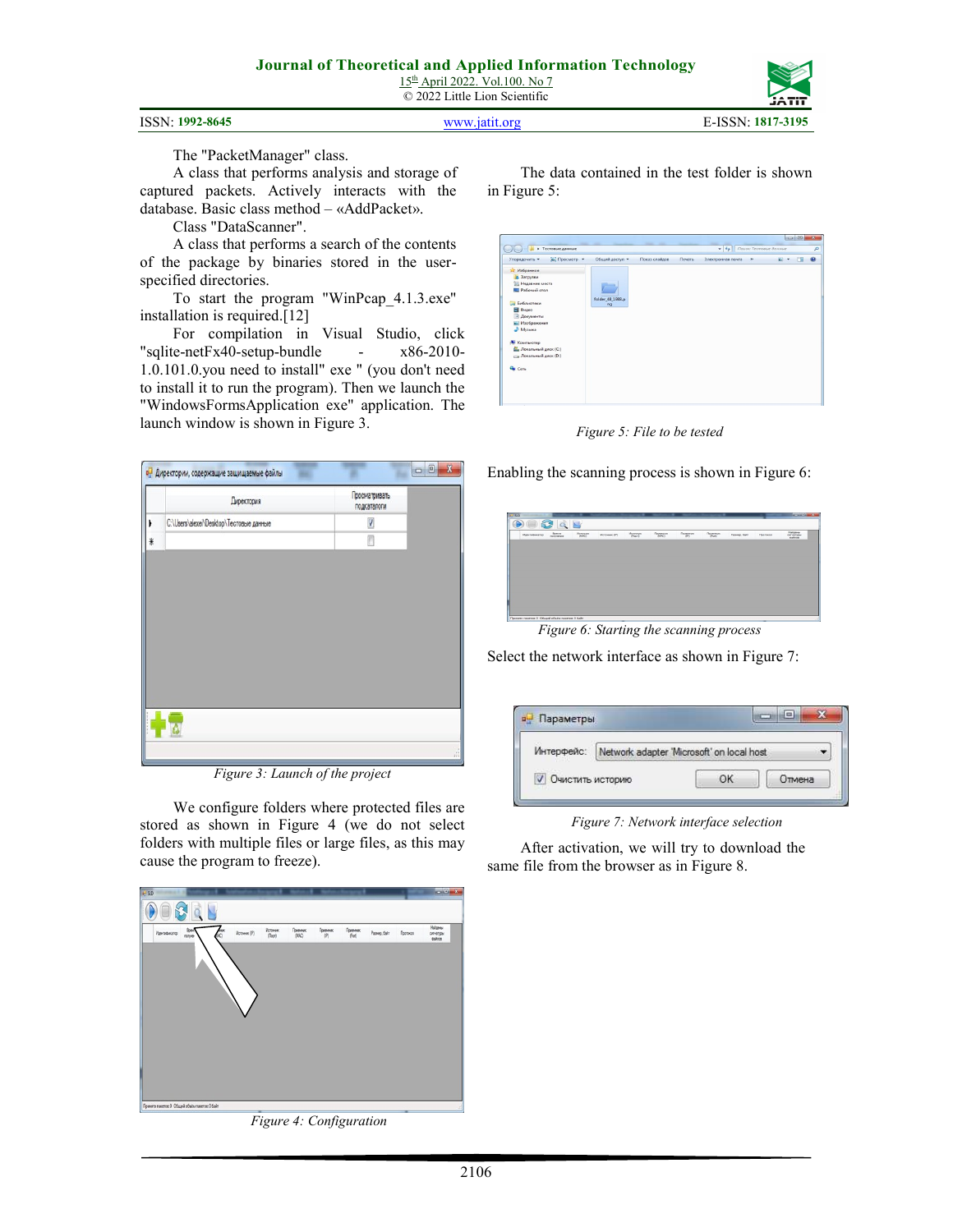# **Journal of Theoretical and Applied Information Technology**

15th April 2022. Vol.100. No 7 © 2022 Little Lion Scientific



ISSN: **1992-8645** www.jatit.org E-ISSN: **1817-3195**



*Figure 8: Testing* 

The application gives the following result (packages containing this file). But this search method only works for data transmitted in an unencrypted and immutable form (without compression).

Analysis of the implemented system

We will use the hierarchy analysis method to compare the developed DLP system with those discussed earlier[13].

This method is a mathematical tool that allows you to apply a systematic approach to multidimensional solution problems. This method allows you to interactively determine which option to solve the problem meets the requirements defined for its solution.[14]

This method is used in the following order:

- Initially, the purpose and options for achieving it are determined;

- A problem model is created in the form of a hierarchy, defining criteria for determining alternative quality;

- The priority of each criterion and each element of the hierarchy is distributed by pairwise comparison;

- By comparing criteria priorities, Global options priorities are determined;

- The correctness of the conclusions drawn differs;

- Based on the study, the preferred option is indicated.[15]

In this case, the purpose of the comparison is to select the most appropriate DLP system to prevent leaks in the organization's information system. To do this, we compare three of the four information leakage protection systems discussed earlier, namely Zecurion DLP, Solar Dozor, Trend Misgo Data Loss Prevention, Symantec Data Loss Prevention, and a system designed according to ten independent characteristics (three leak channels, six ways to prevent information leakage).[16]

The data required by the expert to determine the functionality of each system is obtained from the manufacturer's websites for this comparison, based on the documentation and test results of the program demos. To determine priorities, pair comparison matrices are developed, which are shown in Table 1. Expert data is formed within the framework of the above data (characteristics of the DLP systems to be provided and characteristics of the protection object). All comparisons were made on the significance scale from 1 to 9 (1 is the same value, 3 is a slight advantage, etc., inverse values if the object in question is lower than the actual characteristic).[17]

*Table 1:Pair comparison matrix.* 

|                        | Ch <sub>1</sub> |                | $Ch$ $Ch$       |                         | Me Me        | Me           |                | Me Me          | Me           | $\overline{C}$ |
|------------------------|-----------------|----------------|-----------------|-------------------------|--------------|--------------|----------------|----------------|--------------|----------------|
|                        |                 |                |                 | tho                     | tho          | tho          | tho            | tho            | tho          | $\mathbf{e}$   |
|                        | annann          |                | ann             |                         |              |              |                |                |              | rt             |
|                        | el <sub>1</sub> | el 2           | el <sub>3</sub> | d                       | d2           | d            | d <sub>4</sub> | d              | d            |                |
|                        |                 |                |                 | 1                       |              | 3            |                | 5              | 6            |                |
|                        | $\mathbf{1}$    | $\overline{2}$ | 3               | $\overline{\mathbf{4}}$ | 5            | 6            | 7              | 8              | 9            | $\mathbf{1}$   |
|                        |                 |                |                 |                         |              |              |                |                |              | $\bf{0}$       |
| Cha<br>nnel            | $\mathbf{1}$    | 1/3            | 1/5             | $\mathbf{1}$            | $\mathbf{1}$ | $\mathbf{1}$ | $\mathbf{1}$   | $\mathbf{1}$   | $\mathbf{1}$ | 1/3            |
| $\mathbf{1}$           |                 |                |                 |                         |              |              |                |                |              |                |
| Cha                    | 3               | 1              | 1/3             | $\mathbf{1}$            | $\mathbf{1}$ | $\mathbf{1}$ | $\mathbf{1}$   | $\mathbf{1}$   | $\mathbf{1}$ | 1/3            |
| nnel<br>$\overline{2}$ |                 |                |                 |                         |              |              |                |                |              |                |
| Cha                    | 5               | 3              | $\mathbf{1}$    | $\mathbf{1}$            | 1            | $\mathbf{1}$ | 1              | 1              | $\mathbf{1}$ | 1/3            |
| nnel<br>3              |                 |                |                 |                         |              |              |                |                |              |                |
| Met                    | $\mathbf{1}$    | $\mathbf{1}$   | $\mathbf{1}$    | $\mathbf{1}$            | 1/9          | $\mathbf{1}$ | 1/7            | $\mathbf{1}$   | 1/           | 1/3            |
| hod<br>$\mathbf{1}$    |                 |                |                 |                         |              | 7            |                | 7              | 7            |                |
| Met                    | $\mathbf{1}$    | $\mathbf{1}$   | $\mathbf{1}$    | 9                       | $\mathbf{1}$ | 5            | 3              | $\mathbf{1}$   | 3            | 1/3            |
| hod<br>2               |                 |                |                 |                         |              |              |                |                |              |                |
| Met                    | $\mathbf{1}$    | $\mathbf{1}$   | $\mathbf{1}$    | 7                       | 1/5          | $\mathbf{1}$ | $\mathbf{1}$   | $\overline{1}$ | 1/           | 1/3            |
| hod                    |                 |                |                 |                         |              |              |                |                | 7            |                |
| 3                      |                 |                |                 |                         |              |              |                | 5              |              |                |
| Met<br>hod             | 1               | $\mathbf{1}$   | $\mathbf{1}$    | 7                       | 1/3          | $\mathbf{1}$ | $\mathbf{1}$   | $\mathbf{1}$   | 1/<br>7      | 1/3            |
| 4                      |                 |                |                 |                         |              |              |                | 5              |              |                |
| Met                    | $\mathbf{1}$    | 1              | $\mathbf{1}$    | 7                       | $\mathbf{1}$ | 5            | 5              | 1              | 1/           | 1/3            |
| hod                    |                 |                |                 |                         |              |              |                |                | 3            |                |
| 5                      |                 |                |                 |                         |              |              |                |                |              |                |
| Met                    | $\mathbf{1}$    | $\mathbf{1}$   | $\mathbf{1}$    | 7                       | 1/3          | 7            | 7              | 3              | $\mathbf{1}$ | 1/3            |
| hod<br>6               |                 |                |                 |                         |              |              |                |                |              |                |

For each of the N matrices, a normalized vector of local priorities with the following components is defined(1):

$$
\sqrt[n]{\prod_{i=1}^n a_{ij}} = a_j \tag{1}
$$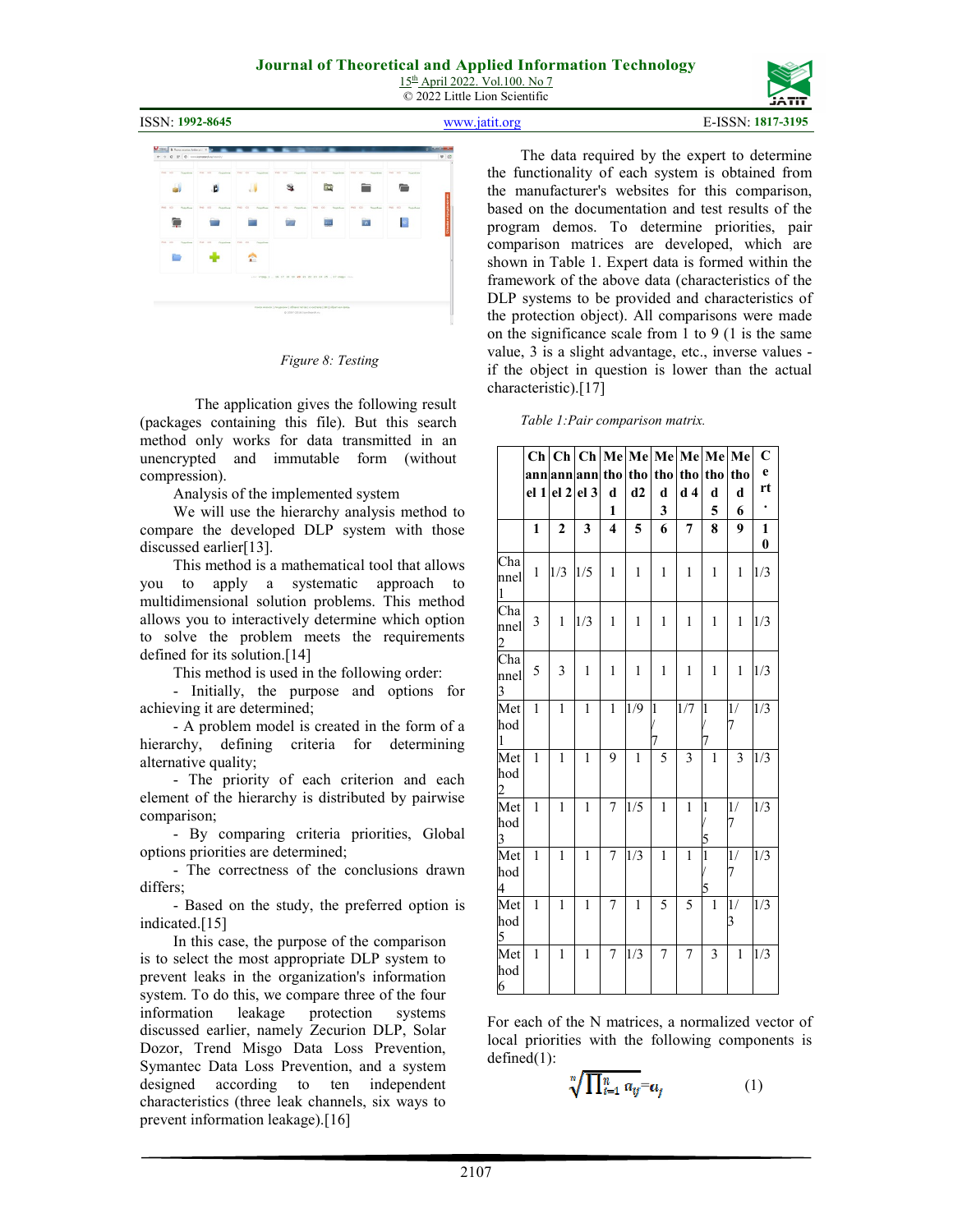15th April 2022. Vol.100. No 7 © 2022 Little Lion Scientific

|  | ISSN: 1992-8645 |
|--|-----------------|
|--|-----------------|

www.jatit.org **E-ISSN: 1817-3195** 

where N is the dimension of the Matrix element AJ is the  $i - th$  row of the Matrix.

Thus, The Matrix N is compared with the vector A.<sup>[18]</sup>

Component rationing is performed by dividing each component of Vector a by the sum of all components of this vector(2):

$$
b_j = \frac{\alpha_j}{\sum_j \alpha_i} \tag{2}
$$

Next, priorities are calculated to compare alternatives for all criteria. The result of the calculation is presented in Table 2.

*Table 2: priorities for comparing alternatives by all criteria.*

|                                   |         |                       | Channel | Channel<br>$\overline{a}$ | $_7$ hannel 3                | Method 1 | Method 2                | Method 3    | Method 4 | Method 5                 | Method 6 |
|-----------------------------------|---------|-----------------------|---------|---------------------------|------------------------------|----------|-------------------------|-------------|----------|--------------------------|----------|
|                                   |         |                       | 1       | $\boldsymbol{2}$          | 3                            | 4        | $\overline{\mathbf{5}}$ | 6           | 7        | 8                        | 9        |
| $\frac{\text{Zecur}}{\text{ion}}$ |         |                       | 8       | 0,00,33                   | 0,260,330,140,080,080,330,09 |          |                         |             |          |                          |          |
| Solar<br>Dozor                    |         |                       | 6       | 0,40,33                   | 0,1                          |          |                         |             |          | 0,330,720,460,460,330,45 |          |
| Symant<br>ec Data<br>Loss         |         | Preven'               | 6       | 0,40,33                   | 0,640,330,140,460,460,330,45 |          |                         |             |          |                          |          |
| Trend<br>Micro<br>DataLoss        |         | Lucantio<br>Preventio | 0,3 0,1 |                           | 0,330,330,1                  |          |                         | 0,330,330,1 |          |                          | 0,33     |
| Develope                          | $d$ DLP |                       | 8       | 0,00,33                   | 0,260,330,140,080,080,330,09 |          |                         |             |          |                          |          |

The priority vector obtained to compare the importance of criteria with each other is shown in Table 3.

*Table 3: Сriteria significance priorities.* 

| Channel  | Channel 2 | Channel 3 | Method   | Method 2 | S<br>Method | 4<br>Method   | n<br>Method   | $\bullet$<br>Method |  |
|----------|-----------|-----------|----------|----------|-------------|---------------|---------------|---------------------|--|
|          | z.        |           | 4        | 5        | 6           |               | 8             | g                   |  |
| 0,<br>06 | 0,        | 0,        | 0,<br>02 | 0,<br>13 | 0,<br>05    | 0,<br>05<br>9 | 0,<br>11<br>6 | 0,<br>13<br>9       |  |

 By multiplying one matrix by another, we obtain the final vector of the priorities for the alternative (A - 0,17; B - 0,36; C - 0,46, D -  $0,32; E - 0,49$ ).

Based on the results of the calculations, we obtain the values of the overall rating of alternatives:

А - 0,17; B - 0,36; C - 0,46, D - 0,32; E - 0,49

Thus, the appraiser is a DLP system designed as the most suitable alternative for the expert.[19]

The third chapter is devoted to the development of an additional subsystem that prevents the leakage of personal information, in particular in the analysis of network packets in cross-border communication networks.

#### **3. CONCLUSION**

Each of the companies that develop a data leak protection system (DLP) usually offers a similar system structure, which differs only in detail. The main modules of such a system are:

- control modules for each channel where information leakage is possible;

- agency modules installed in end-user workplaces;

- control link with control panel for System Administrator.

Controlling modules, analyzing all information passing through channels outside the perimeter of the organization's information system, identify the data to be protected, perform its classification and distribution, and transmit this information to the DLP server for decision-making. Such modules can be installed for output and input information.

Control modules for detecting data stored on network resources perform special detection processes that may differ in the way confidential information is detected. This can be scanning traffic or running individual iTunes modules on servers, as well as on workstations.

Control modules on workstations act in accordance with a previously defined security policy, analyzing user actions with protected information, and transmit detected events to the DLP management server.

Agent programs on workstations and servers monitor compliance with the rules for processing confidential information.

The control server analyzes all the above modules, generates reports based on the results of their work using the control con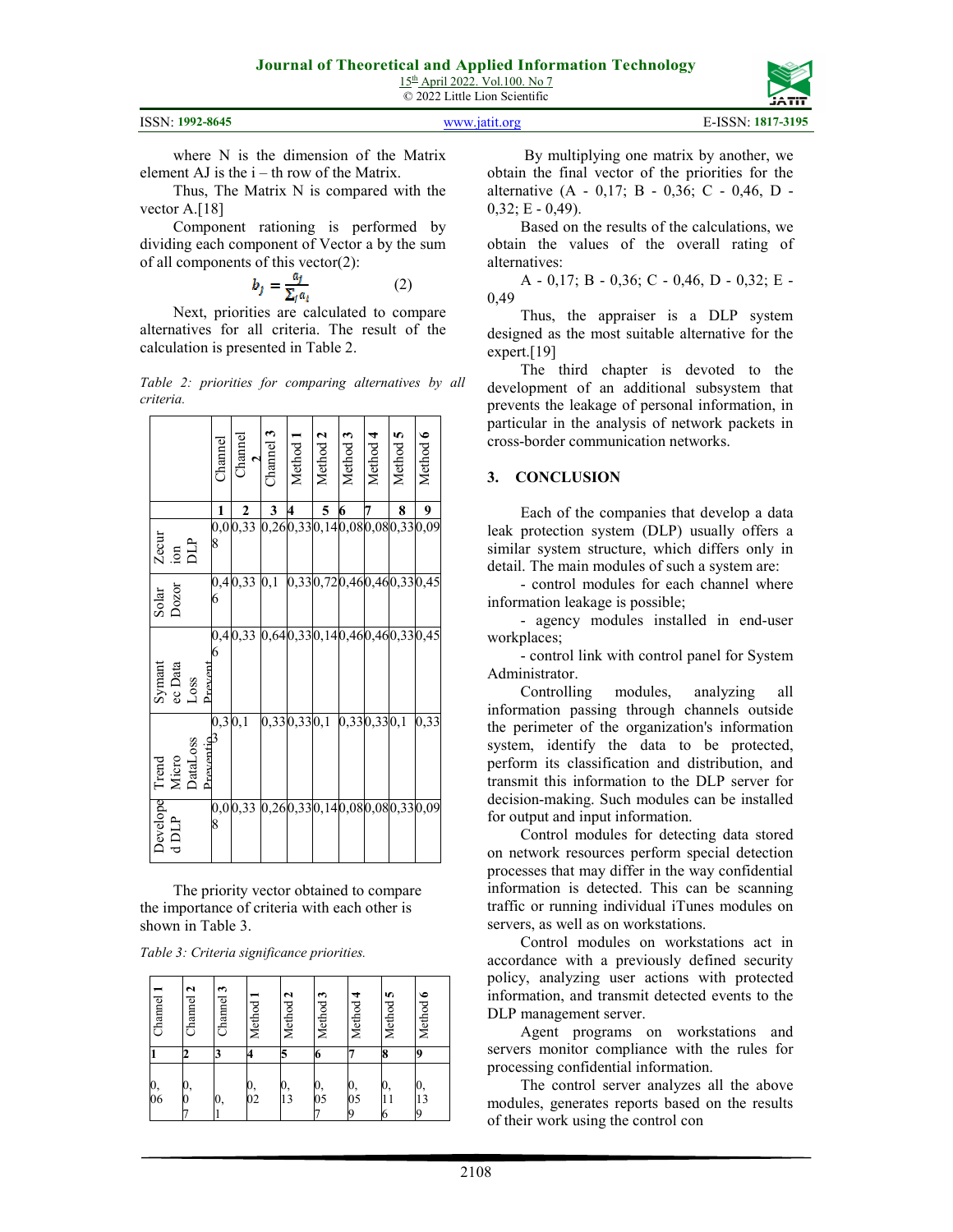15<sup>th</sup> April 2022. Vol.100. No 7 © 2022 Little Lion Scientific

| ISSN: 1992-8645 | www.jatit.org | E-ISSN: 1817-3195 |
|-----------------|---------------|-------------------|

Thus, DLP provides effective protection against intentional unauthorized dissemination of information, both by employees who have any right to access the system, and by third parties.

In the course of this research work, issues related to ensuring the information security of the enterprise by developing the implementation of the DLP system were considered.

The analysis of information security threats allowed us to conclude that the number of risks associated with information calculators is increasing. According to statistics, the main channels of information leakage are internet connection channels and removable information stores.

As a result of the comparison of software and hardware, it was concluded that in order to achieve the security of confidential information and reduce the likelihood of information leakage, it is necessary to use the DLP system.

As a result of the comparison of existing DLP on the market according to a number of formulated criteria, it was found that all considered systems have a low level of protection when transmitting data over HTTP, FTP and other protocols, as a result of which it was decided to independently develop a DLP system.

After the development was carried out, it was compared with other DLP systems using the Saati method, as a result of which it was found that the implementation of this system is optimal for a number of selected parameters.

Thus, as a result of the implementation of the selected software product, the enterprise will have the following advantages::

- Ensuring the ability to identify emerging information security incidents and automate response procedures;

- Reducing the labor intensity of operations performed by an employee of the Information Security Department to identify and block information security incidents, channels of information leakage;

- More clearly understand the processes of ensuring information protection at the enterprise;

- Simplify the preparation of reports on the state of the information protection system;

- Facilitate the search for unscrupulous employees of the organization when trying to distribute confidential information without permission;

- General improvement of the information protection system and increasing the level of Information Security.

Therefore, the goal set for this research work has been achieved and the formulated tasks have been fulfilled.

## **REFRENCES:**

- [1] Serdyuk V.A. Organization and technologies of information protection. Detection and prevention of information attacks in automated systems of enterprises. - M.: Economics of zhogary mektebi, 2011. - 576 p.
- [2] Skiba V.Yu., Kurbatov V.A. Guide to protection from internal threats to information security. - St. Petersburg, 2011 - 320 p.
- [3] Chefranova A. O. ViPNet information protection system. Course of lectures. - M.: DMK-Press, 2015. – 392 p.
- [4] Shangin V. F. Information security. M.: DMK-Press, 2014– - 702 p.
- [5] Shangin V. F. Complex protection of information in corporate systems. - M.: Forum, Infra-M, 2010. - 592 p.
- [6] Dunaev VV Base data. Written SQL. М .: БХВ-Петербург, 2016 - 288 б.
- [7] Carvin B. SQL database programming. Typical errors and their elimination. - M .: Reed Group, 2013. - 336 p.
- [8] Tashenova, Z., Nurlybaeva, E., Tulegulov, A., Abdugulova, Z. Sql-attack research and protection. Journal of Theoretical and Applied Information Technology. 2021, 99(19), 4536– 4545 p.
- [9] Michael J. Practical guidance on data manipulation in SQL. - М .: ЛОРИ, 2013. - 458 б.
- [10] Markin A.V. Query construction and programming in SQL. Textbook. - М .: Диалог-Мифи, 2014. – 384 p.
- [11] Yegorov M. Identification and operation of SQL injections in applications / / Complex and information security. URL: https://npoechelon.ru/doc/echelon-sql. pdf (accessed: 12.02.2018).
- [12] Martishin SA Designing and implementing databases in MySQL DBMS using MySQLWorkbench. Textbook. - M .: Forum, Infra-M, 2015. - 160 p.
- [13] AirJones. SQL functions. Programmer's Handbook.- M .: Dialectics / Williams, 2014. – 556p.
- [14] Graber M. Understanding SQL. M .: Lori, 2012. - 125 p.